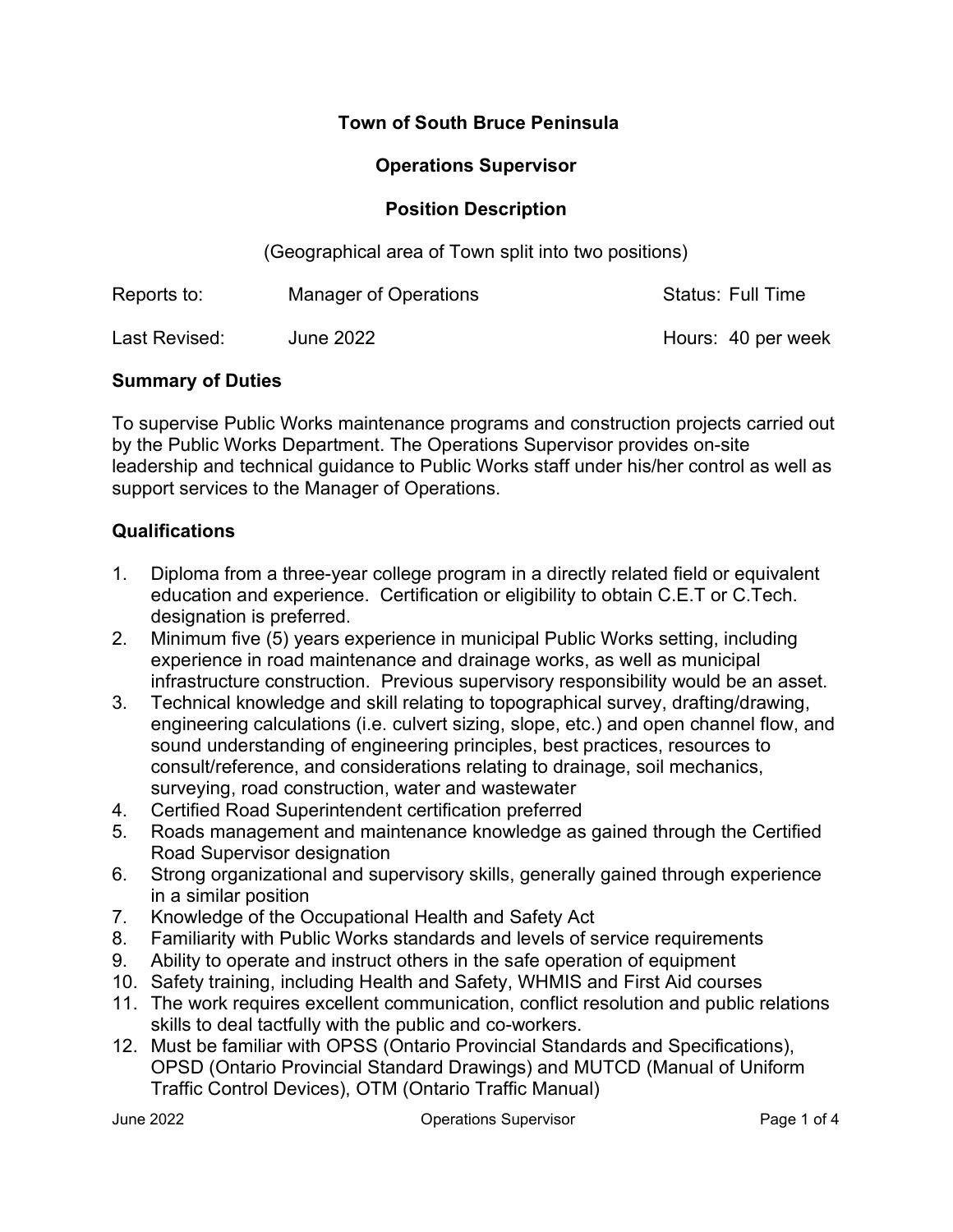- 13. Excellent time management skills required
- 14. Ability to work independently and to manage staff
- 15. Experience with the administration of Collective Agreements and labour relations with a unionized workforce is preferred.

### Responsibilities

(Each Position Responsible for Assigned Area)

- 1. Works with the Manager of Operations to organize, supervise and implement work activities of the Public Works operations staff according to planned targets, procedures and priorities, available manpower and equipment, plus contractual work for operations
- 2. Assesses conditions, then takes appropriate action during disruptions of services caused by storms, damage, emergencies, etc.
- 3. Undertakes/arranges regular maintenance and repair or replacement of the Town's equipment, fleet and infrastructure within budget guidelines
- 4. Maintains accurate records relating to work plans, staff schedules and other Public Works documentation
- 5. Supervises and/or assists in winter maintenance activities according to the policies adopted by Council to meet the needs of the municipality.
- 6. Maintains a working knowledge of the Minimum Maintenance Standards for Municipal Highways under the Municipal Act
- 7. Ensures that roads and sidewalks are regularly patrolled and maintained in compliance with Minimum Maintenance Standards within the constraints created by staffing, budget and Council's direction. When conflicts arise between policies/service level and the regulations/requirements, bring the issue to the attention of the Manager of Operations or the Director of Public Works
- 8. Works with all Public Works staff to ensure the safe operation, security and maintenance of municipal equipment
- 9. Required to respond to phone calls at all times, day and night. Required to participate in an "on call" schedule after hours and weekends to handle Public Works emergencies
- 10. Attendance at Ontario Good Roads courses and/or community college in related areas of study
- 11. Oversees the operation and maintenance of the landfill site including arranging staffing schedules, completing inspections, resolving issues, and educating the public on proper waste management practices.
- 12. Receives service requests by phone, mail or in-person either from Town office or directly from the public; investigates and records disposition of service requests
- 13. Makes small purchases in accordance, with town policy and delegated authority
- 14. Provides recommendations and collaborates with department staff to assist with the preparation of the annual budget relating to Public Works operations and capital fleet replacements
- 15. Assists with tender/request for quotation/request for proposal preparation, review, and evaluation as required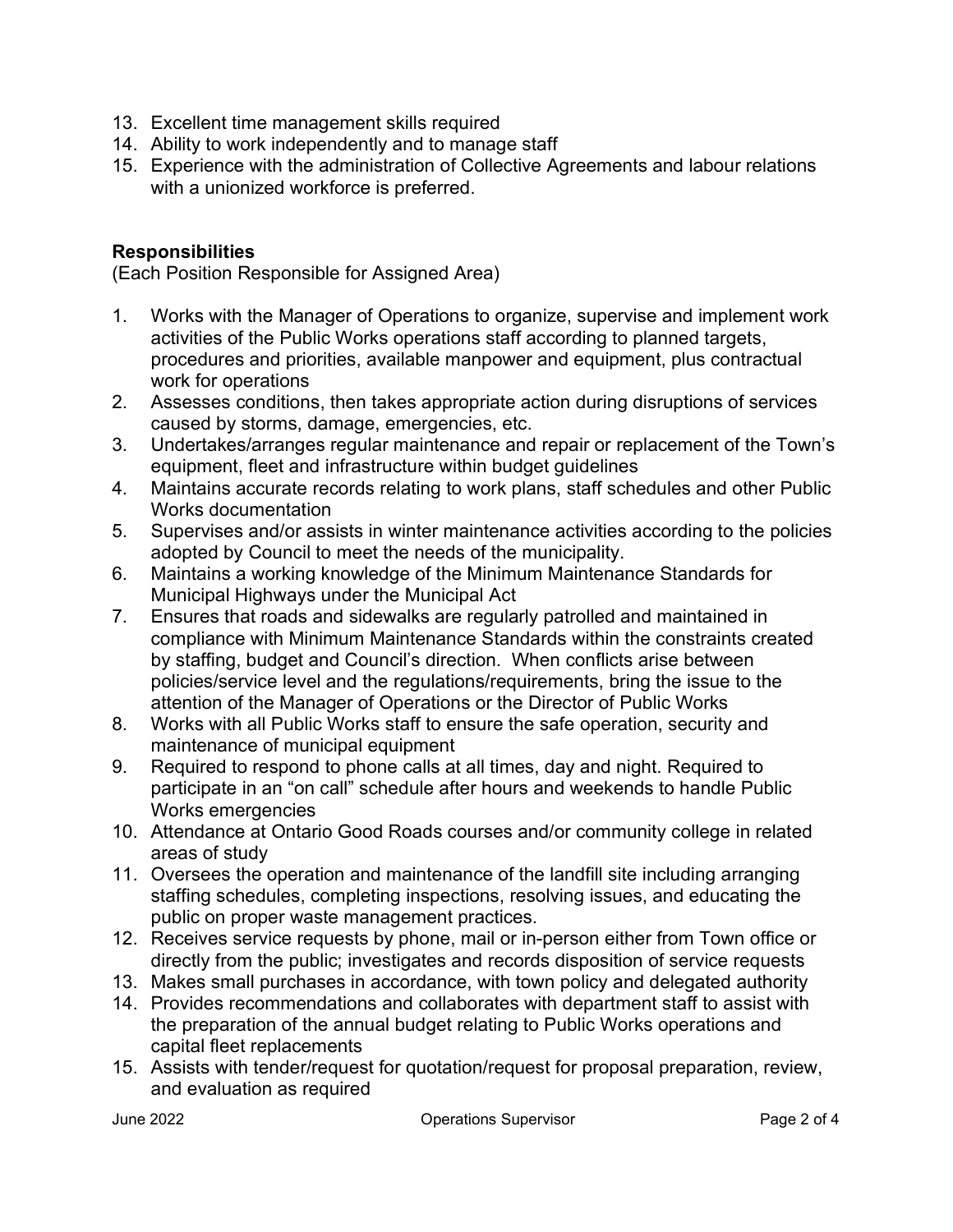- 16. Arranges the installation of signs, including traffic signs, construction signs, tourism signs and advisory signs, and monitors the Town's sign inventory network for completeness, accuracy, correctness and retro-reflectivity
- 17. Reviews and approves entrance, road/sidewalk cut, and other Public Works permits, documenting pre- and post-construction conditions
- 18. Reviews construction drawings for both content and interpretation
- 19. Completes underground locates in the field, preparing locate diagrams as required, providing to Public Works Office Coordinator for processing, and responding to inquiries from staff, excavators and On1Call representatives
- 20. Approves utility layout requests from Bell, Hydro One, Union Gas, and other utility companies
- 21. Maintains a working knowledge of the Highway Traffic Act, and other municipalrelated legislation
- 22. Carries out construction inspection and provides site reconnaissance/investigation as required
- 23. Winter and routine road patrol
- 24. Oversees Cemetery Operations including interments in three active cemeteries and regular maintenance in two inactive cemeteries.
- 25. Oversees the preparation of special event venues
- 26. Represents the corporation in interactions with the public
- 27. Exercises independence of action in mechanical maintenance and repair work, but keeps the Manager of Operations informed of major repairs
- 28. Other duties as assigned

# Management/Supervisory

- 1. Oversees the recruitment (advertising, shortlisting, interviews and selection) and the onboarding and supervision of seasonal positions
- 2. With the Manager of Operations, participates in the recruitment process for permanent staff positions
- 3. Schedules and supervises the daily activities of assigned staff to ensure adherence to municipal standards, taking direction from the Manager of Operations as needed relating to key priorities/non-routine tasks
- 4. Manages employees according to the terms of prevailing personnel policies and collective agreement
- 5. Works with the Manager of Operations to ensure that occupational health and safety practices are strictly observed by all staff while performing their duties
- 6. May assume the responsibilities of the Manager of Operations in his/her absence
- 7. Provides leadership, guidance and supervision to full-time and part-time employees and contractors who work in the Town's Public Works facilities and with Public Works equipment
- 8. Conducts all Employee Performance Evaluations for the staff within their team
- 9. Exercises discipline in the form of oral warning with note to file; recommend other disciplinary actions to Manager of Operations if appropriate; may participate in grievance proceedings